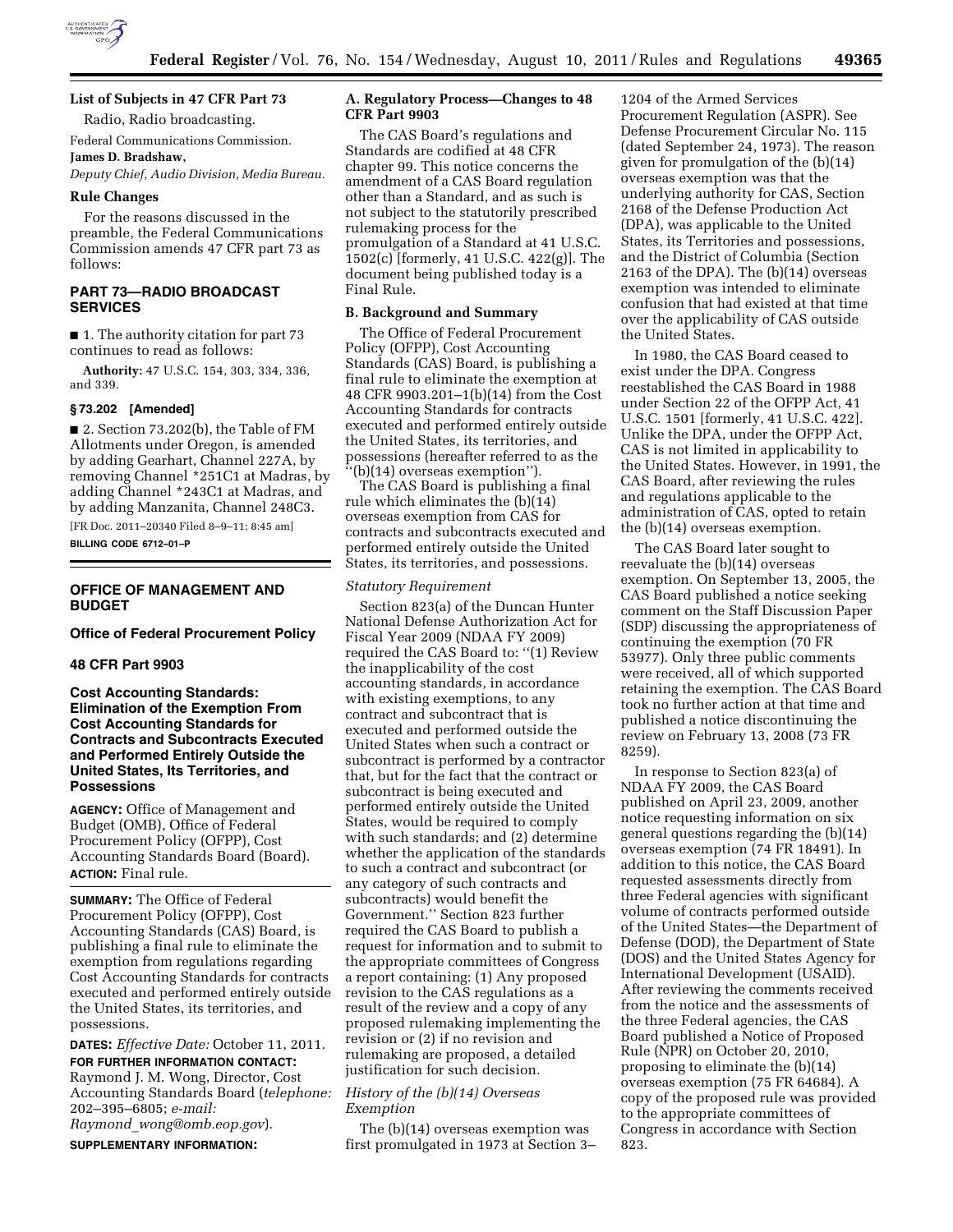#### *Conclusions*

The CAS Board has considered the comments received in response to the NPR, which are available to the public on the CAS Board's Web site at *http:// www.whitehouse.gov/omb/ casb*\_*index*\_*public*\_*comments/* and *http://www.regulations.gov,* and has concluded that the (b)(14) overseas exemption should be eliminated. Although the CAS Board's responses to specific comments received are discussed later in this notice, the principal reasons for eliminating the exemptions are as follows:

(1) The statutory basis originally used to justify the (b)(14) overseas exemption no longer exists. Absent such justification, the CAS Board must give deference to the existing CAS applicability statutes as mandatory for use by all executive agencies and by contractors and subcontractors in estimating, accumulating, and reporting costs in connection with pricing and administration of, and settlement of disputes concerning, all negotiated prime contract and subcontract procurements with the United States (41 U.S.C. 1502(b)(1)(B) [formerly, 41 U.S.C.  $422(f)(2)(A)]$ .

(2) There is not an accounting basis for the (b)(14) overseas exemption. The place of contract execution and performance is not germane to the fundamental requirements and practices set forth in CAS used to measure, assign, and allocate the costs of contract performance.

(3) The CAS Board was not persuaded that the imposition of CAS in situations where the (b)(14) overseas had been applied would create hardships for Federal agencies, prime contractors, and subcontractors, particularly in view of mitigating factors. Foremost among these factors would be that a contractor would still have available the exemption at 48 CFR 9903.201–1(b)(4) which states ''Contracts and subcontracts with foreign governments or their agents or instrumentalities or, insofar as the requirements of CAS other than 9904.401 and 9904.402 are concerned, any contract or subcontract awarded to a foreign concern.'' In the CAS Board's view, the imposition of CAS 401, ''Consistency in Estimating, Accumulating and Reporting Costs,'' and CAS 402, ''Consistency in Allocating Costs Incurred for the Same Purpose,'' are the minimal requirements necessary to meet the requirements of CAS. In the Board's view, these minimal requirements are not substantively different from what is already imposed under the Federal Acquisition Regulation (FAR).

#### **C. Public Comments to the Notice of Proposed Rule**

In response to the NPR, the CAS Board received a total of five comments from a Federal agency, consultant, public interest group, and industry and trade associations. The comments, which were all considered by the Board in its deliberations, reflected a difference of views on whether to retain or eliminate the (b)(14) overseas exemption. They are summarized and addressed in this section, grouped by common themes.

1. *Comment:* Two respondents supported the CAS Board's proposed rule to eliminate the (b)(14) overseas exemption.

*Response:* The CAS Board noted the agreement.

2. *Comment:* One respondent believed that eliminating the (b)(14) overseas exemption will have a very narrow impact in terms of the number of foreign concerns which will become subject to the consistency requirements of CAS 401 and 402, respectively, consistency in estimating, accumulating and reporting costs, and consistency in allocating costs incurred for the same purpose. Contract savvy foreign concerns will attempt to enter into contracts where another CAS exemption is applicable. To the contrary, another respondent opined that there is a misconception that some other CAS exemptions are applicable if the (b)(14) overseas exemption is eliminated. The respondent opined that the other CAS exemptions are of limited applicability, and that even the limited applicability of CAS 401 and 402 would be a deterrent to foreign concerns in accepting subcontracts to satisfy the U.S. contractors' offset requirements. A greater deterrent to foreign concerns are the requirements to submit a CAS Disclosure Statement and notifications of changes in accounting practice with cost impact analyses.

*Response:* The imposition of CAS 401 and CAS 402 are not likely to be a hardship, since they are already substantively applied by the FAR. The threshold for submitting a CAS Disclosure Statement was significantly increased in 2000 to \$50 million in recognition that this requirement should be applied to levels of contracting activity where a more formal disclosure was appropriate.

3. *Comment:* One respondent noted that there is an obvious accounting basis for retaining the (b)(14) overseas exemption, specifically, the differences between the fundamental accounting principles between U.S. GAAP (Generally Accepted Accounting

Principles) and IFRS (International Financial Reporting Standards).

*Response:* The CAS Board does not believe differences between GAAP and IFRS are relevant to the question of extending the (b)(14) overseas exemption.

4. *Comment:* Two respondents noted that the costs of CAS administration would exceed any benefits achieved from requiring CAS. One respondent noted that essentially no aspect of the CAS rulemaking during the past 37 years has received any input from entities otherwise exempt from all CAS requirements. Another respondent noted that foreign concerns will have difficulty understanding and interpreting the CAS Disclosure Statement, which is published only in English. The respondent also noted that not only foreign concerns will have administrative costs in implementing and administering CAS for foreign concerns; the Government, and higher tier subcontractors and prime contractors with foreign concerns as subcontractors will also have administrative costs associated with administering the CAS Disclosure Statement process, as well as the cost impacts for cost accounting changes and CAS non-compliances.

*Response:* For reasons previously discussed, the CAS Board does not agree that the administrative costs of essentially applying CAS 401 and CAS 402 will exceed the benefits received by the taxpayers. There presently are foreign concerns, unable to take advantage of the (b)(14) overseas exemption, that are able to comply with the applicable requirements of CAS. Moreover, the same requirements are in the FAR.

5. *Comment:* Two respondents raised concerns about an unintended consequence of imposing CAS on foreign concerns: the negative impact on exports which would result. The expressed concern was that the U.S. aerospace export sales would be endangered. The respondents stated that U.S. aerospace export sales have been enabled by the purchase of parts supplied by foreign concern subcontractors who are currently exempted from CAS, presumably by the (b)(14) overseas exemption. The respondents argued that contractors must satisfy offset requirements in order to make the sale to the foreign country. Offset requirements are host country industrial participation requirements imposed by the foreign host country as a condition of the contract. Contractors establish relationships with foreign subcontractors to develop potential offset placements to position themselves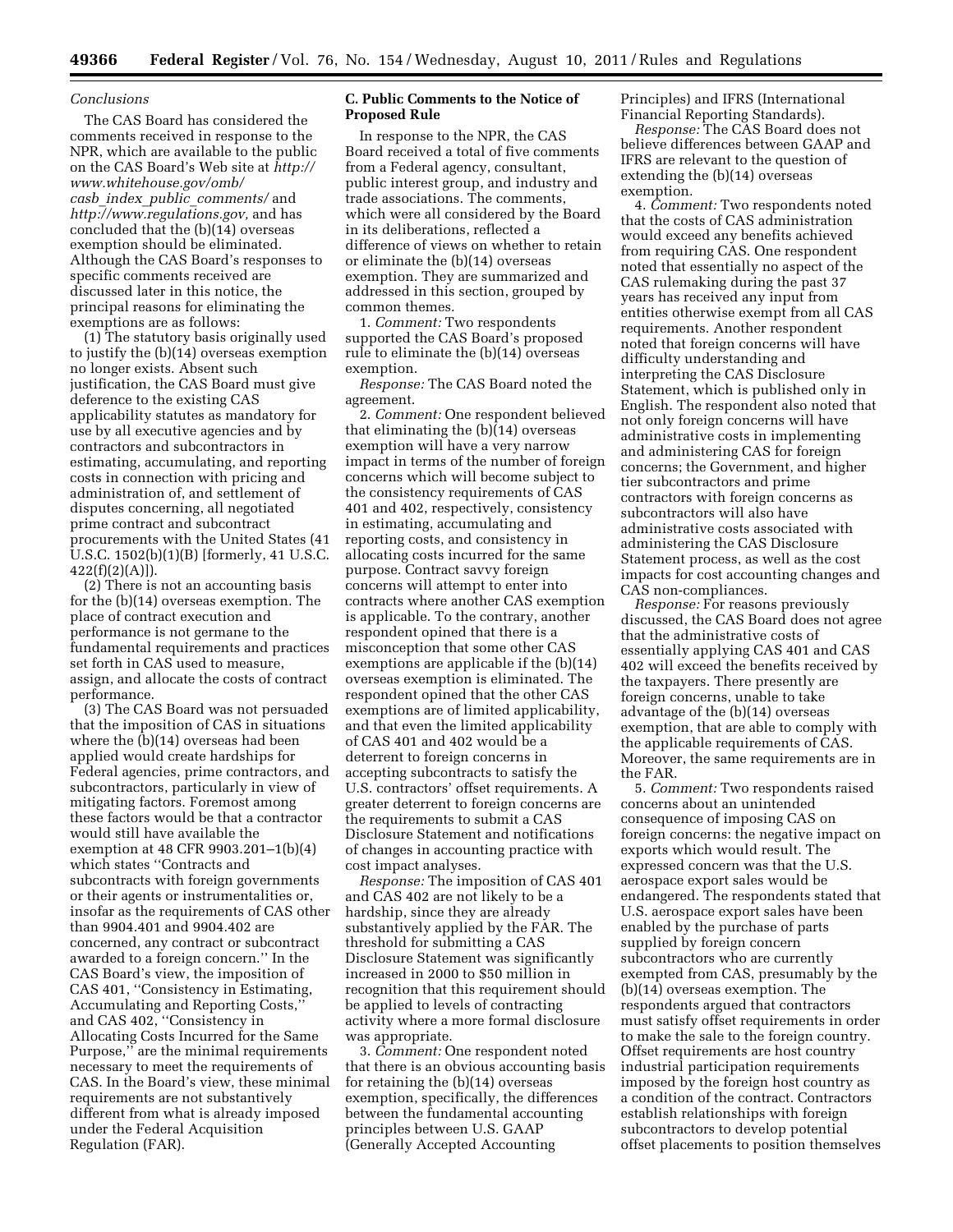for future contract awards for export sales. Such relationships are established and developed with strategic placement of subcontracts for contracts with the U.S. in anticipation of new export sales opportunities and related offset obligations.

*Response:* Based on these comments, the CAS Board sought additional guidance on the matter of exports. Aerospace sales to foreign countries are made through either foreign military sales (FMS) contracts with the U.S. Government as the party to the contract with the contractor or contracts executed directly between the foreign host country and the U.S. contractor as a ''commercial sale.'' The CAS requirements are only imposed on sales to the U.S. Government (in this case, to the FMS contracts), and not on a commercial sale made directly with the foreign host country. U.S. Government funded FMS contracts do not have offset requirements, while foreign government funded FMS contracts may have offset requirements. In those instances when there are offset requirements in FMS contracts, the imposition of CAS 401 and CAS 402, if applicable, are not likely to be a hardship, since they are already substantively applied by the FAR for subcontracts. See the responses to Comments 2 and 4.

6. *Comment:* One respondent stated that the other CAS exemptions or applicability requirements are not applicable to foreign concerns, generally. Sealed bidding would not be effective for subcontracting to meet offset requirements where discussions are likely to be necessary. The CAS applicability threshold of \$650,000 (soon to be adjusted to \$700,000) still leaves many foreign concern subcontractors subject to it. The small business exemption from CAS only applies to U.S. businesses. While contracts and subcontracts with foreign governments or their instrumentalities are exempted from CAS, other foreign concerns are still subject to CAS 401 and 402, which would be a deterrent to foreign concerns accepting subcontracts to satisfy offset for U.S. contractors when they do not have CAS requirements for subcontracts with non-U.S. contractors. The larger deterrent for the larger subcontractors (who exceed the \$50 million CAS Disclosure Statement filing threshold) is the Disclosure Statement filing requirement. The CAS exemption applicable when the price is set by law or regulation is irrelevant to foreign concern subcontracts for aerospace products. The CAS exemption for firm-fixed price (FFP) contracts, fixed price contracts with economic price adjustments, and

contracts and subcontracts for commercial items has limited applicability. The CAS exemption for the NATO PHM Ship program has limited applicability, and is not germane to foreign concern subcontracts for aerospace products. The limited technical capabilities of the industrial bases of many countries with offset requirements make competition not tenable. Even in the most competitive emerging markets, i.e., India, South Korea, Saudi Arabia, and Turkey, competition in the award of subcontracts will be severely limited by the industrial base, limiting the applicability of the CAS exemption for FFP contracts and subcontracts awarded on the basis of adequate price competition without cost or pricing data.

*Response:* Whether or not another CAS exemption might apply, aside from the previously discussed exemption at 48 CFR 9903.201–1(b)(4), is not germane to the question of eliminating the (b)(14) overseas exemption. While it is likely that other exemptions might apply in certain situations, it is recognized that some exemptions would never apply. However, finding an alternative exemption that yields the same result as the (b)(14) overseas exemption is not the objective of this assessment. The relevant question is whether, given the absence of conditions which created the exemption in the first place, there are other sufficient reasons for retaining the exemption. As previously stated, the CAS Board has not been persuaded that there are other sufficient reasons for retaining the exemption.

7. *Comment:* A respondent noted that the CAS waiver process is not suitable in the foreign concern subcontracting context. A CAS waiver must be requested by an agency, rather than the contractor, considering the needs of the agency with supporting justification from the perspective of the agency. The waiver process is not conducive to the offset obligations of the contractor as the offset requirement may be contrary to the requirement to establish other sources to avoid a waiver in the future.

*Response:* The CAS Board agrees that the waiver process may be arduous. However, given that only CAS 401 and CAS 402 would be imposed in the absence of the (b)(14) overseas exemption, the CAS Board believes it is unlikely that a CAS waiver would be requested.

8. *Comment:* A respondent opined that the impact from the elimination of the (b)(14) overseas exemption on foreign concern subcontractors is understated. The respondent stated the impact of eliminating (b)(14) overseas

exemption will be most acute on foreign concern subcontractors, and the prime contractors and higher-tier subcontractors who have relied on the that exemption historically. Foreign concern subcontractor usage data is not readily available because there is no requirement to capture it. While everyone believes subcontractors will be affected, the scope of the impact is unknown.

*Response:* The CAS Board understands that the visibility into subcontracting activities of a prime contractor is limited, particularly foreign concern subcontractors. The CAS Board notes that this condition has also been given as reasoning for eliminating the (b)(14) overseas exemption. As previously discussed, the CAS Board believes there will be mitigating factors that lessen the impact on foreign concern subcontractors. If this proves to be unfounded, then the CAS Board can reconsider the (b)(14) overseas exemption.

9. *Comment:* Two respondents stated that the elimination of the (b)(14) overseas exemption is contrary to U.S. export and foreign economic development policies. There is a long standing belief that export of defense industry products benefit the US, and laws and regulations reflect that. NDAA FYs 1988 and 1989 (respectively, Pub. L. 100–202 and 100–456) made allowable the costs of promoting the export of US defense industry products. The March 11, 2010 Executive Order (EO) on the National Export Initiative established the Administration's goal to double exports over the next five years as a critical component to stimulate economic growth in US. Elimination of exemption would create competitive disadvantages for U.S. firms attempting to grow export sales of defense industry products as exports are linked to offsets. A key element of Government policy in war torn and economically underdeveloped countries is to require prime contractors to subcontract with host foreign country subcontractors. Imposition of CAS ''will likely shrink the local competitive landscape, stymie host country economic development, potentially harm project missions, and stress relations with foreign governments.''

*Response:* The CAS Board does not accept the notion that eliminating the (b)(14) overseas exemption is contrary to U.S. export and foreign economic development policies. No one within the Legislative or Executive Branches has made that claim at any time during the rulemaking process. The CAS Board has not been persuaded that the burden imposed by CAS 401 and CAS 402, as